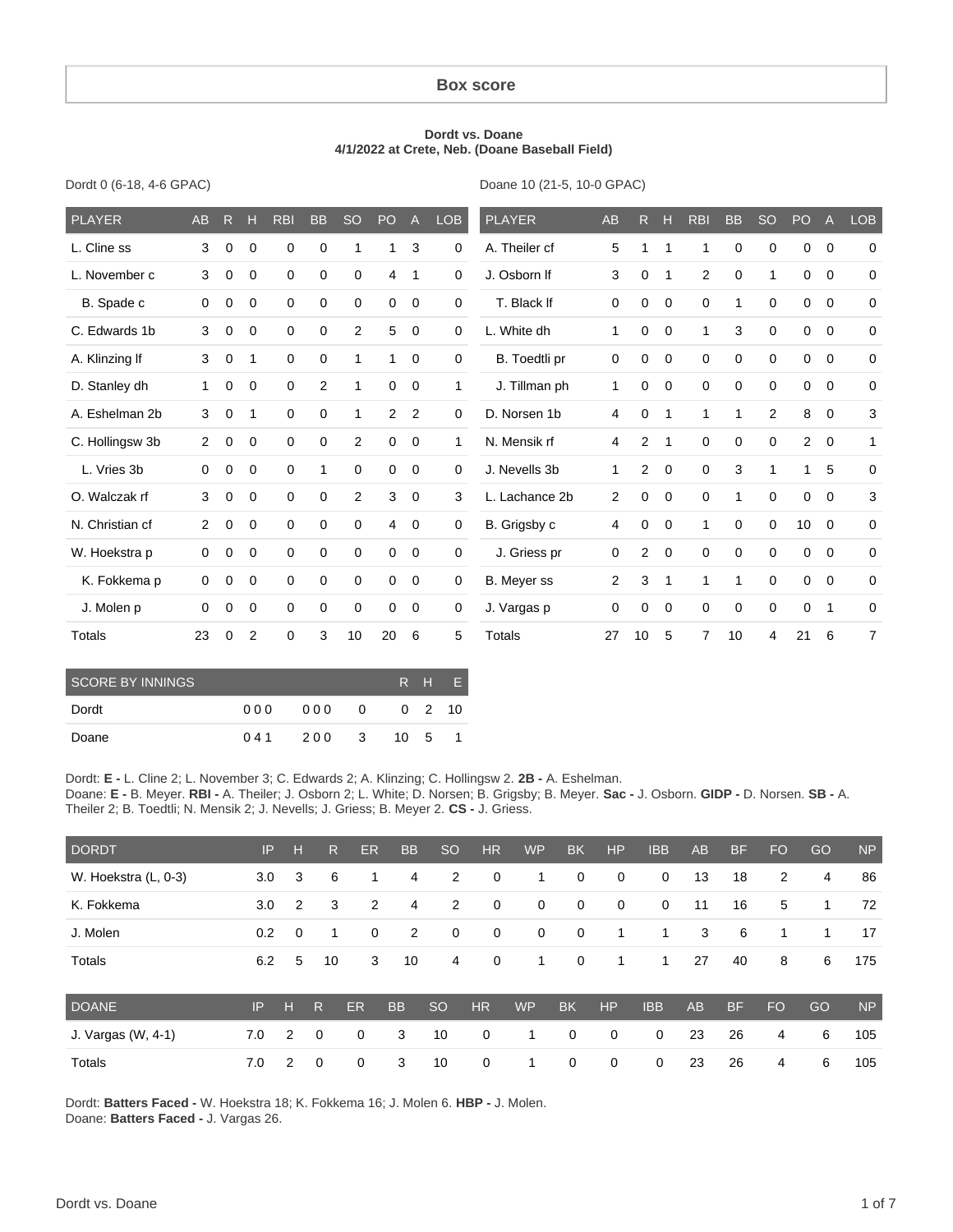**Start:** 3:00 PM **Duration:** 3:02 **Attendance:** 0

Weather: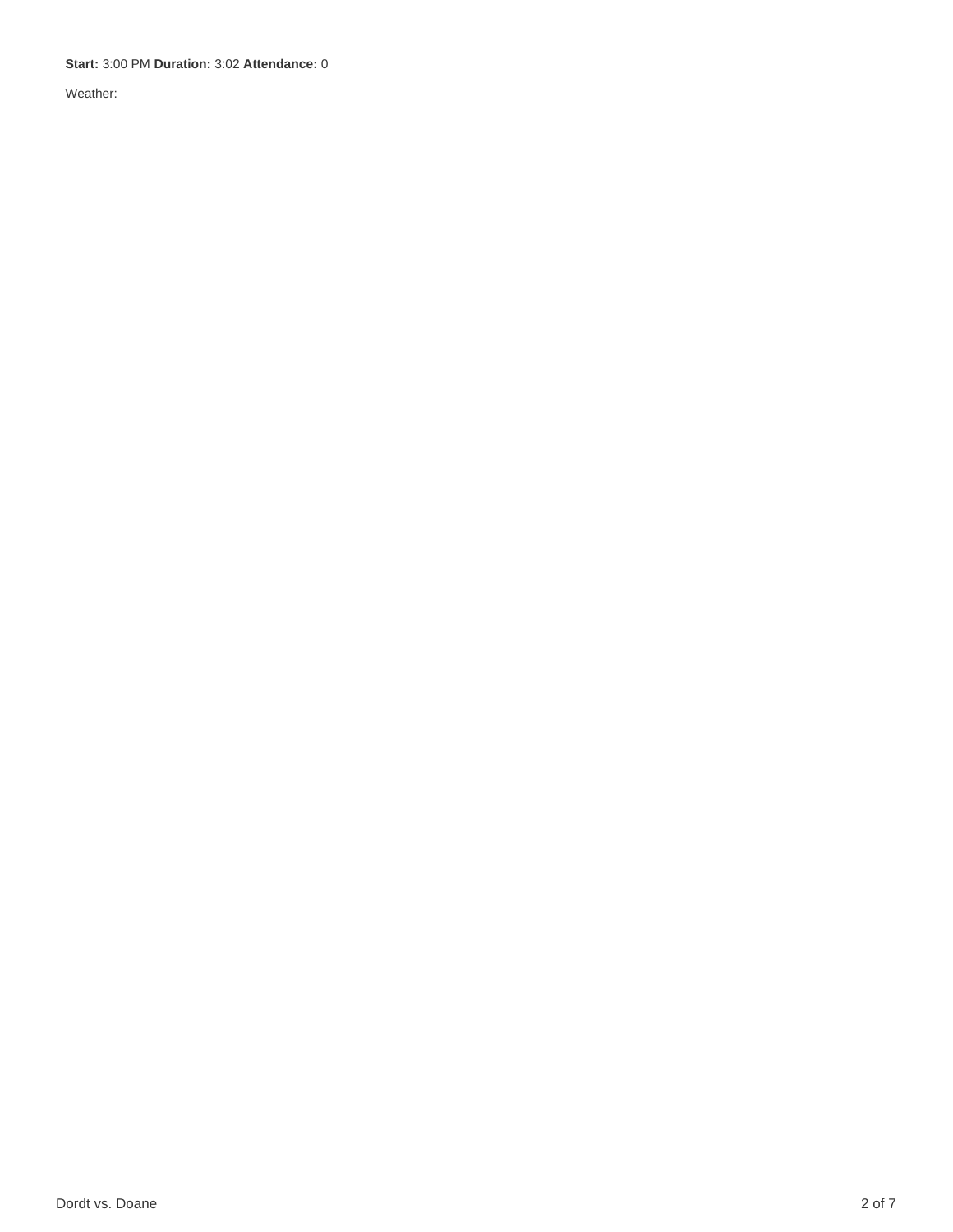# **Scoring Summary**

| <b>INNINGS</b>           | <b>PLAY</b>                                                                                                                         | $V - H$  |
|--------------------------|-------------------------------------------------------------------------------------------------------------------------------------|----------|
| Doane<br>2 <sub>nd</sub> | B. Grigsby reached first on a fielding error by ss, RBI; J. Nevells advanced to third; N. Mensik scored, unearned.                  | $0 - 1$  |
| Doane<br>2 <sub>nd</sub> | B. Meyer singled through the left side, RBI; J. Griess advanced to third; J. Nevells scored, unearned.                              | $0 - 2$  |
| Doane<br>2 <sub>nd</sub> | B. Meyer stole second; J. Griess scored on a throwing error by c, unearned.                                                         | $0 - 3$  |
| Doane<br>2 <sub>nd</sub> | J. Osborn singled, advanced to second on a throwing error by If, RBI; B. Meyer scored, unearned.                                    | $0 - 4$  |
| Doane<br>3rd             | N. Mensik stole third, scored on a throwing error by c, unearned.                                                                   | $0 - 5$  |
| Doane<br>4th             | J. Osborn flied out to rf, sacrifice fly, RBI; A. Theiler advanced to third; B. Meyer scored.                                       | $0 - 6$  |
| Doane<br>4th             | L. White reached first on a fielding error by ss, RBI; A. Theiler scored.                                                           | $0 - 7$  |
| Doane<br>7th             | A. Theiler reached first on a fielding error by 1b, RBI; B. Meyer advanced to third; J. Griess scored, unearned; J. Nevells scored. | $0 - 9$  |
| Doane<br>7th             | D. Norsen walked, RBI; T. Black advanced to second; A. Theiler advanced to third; B. Meyer scored, unearned.                        | $0 - 10$ |

# **All Plays**

## **Dordt Top of 1st Inning**

L. Cline struck out swinging. (1 out)

L. November flied out to rf. (2 out)

C. Edwards struck out swinging. (3 out)

**Inning Summary: 0 Runs , 0 Hits , 0 Errors , 0 LOB**

### **Doane Bottom of 1st Inning**

A. Theiler reached first on a fielding error by 1b.

J. Osborn flied out to lf; A. Theiler advanced to second. (1 out)

A. Theiler stole third.

L. White walked.

D. Norsen grounded into double play 2b to ss to 1b; L. White out on the play. (3 out)

**Inning Summary: 0 Runs , 0 Hits , 1 Errors , 1 LOB**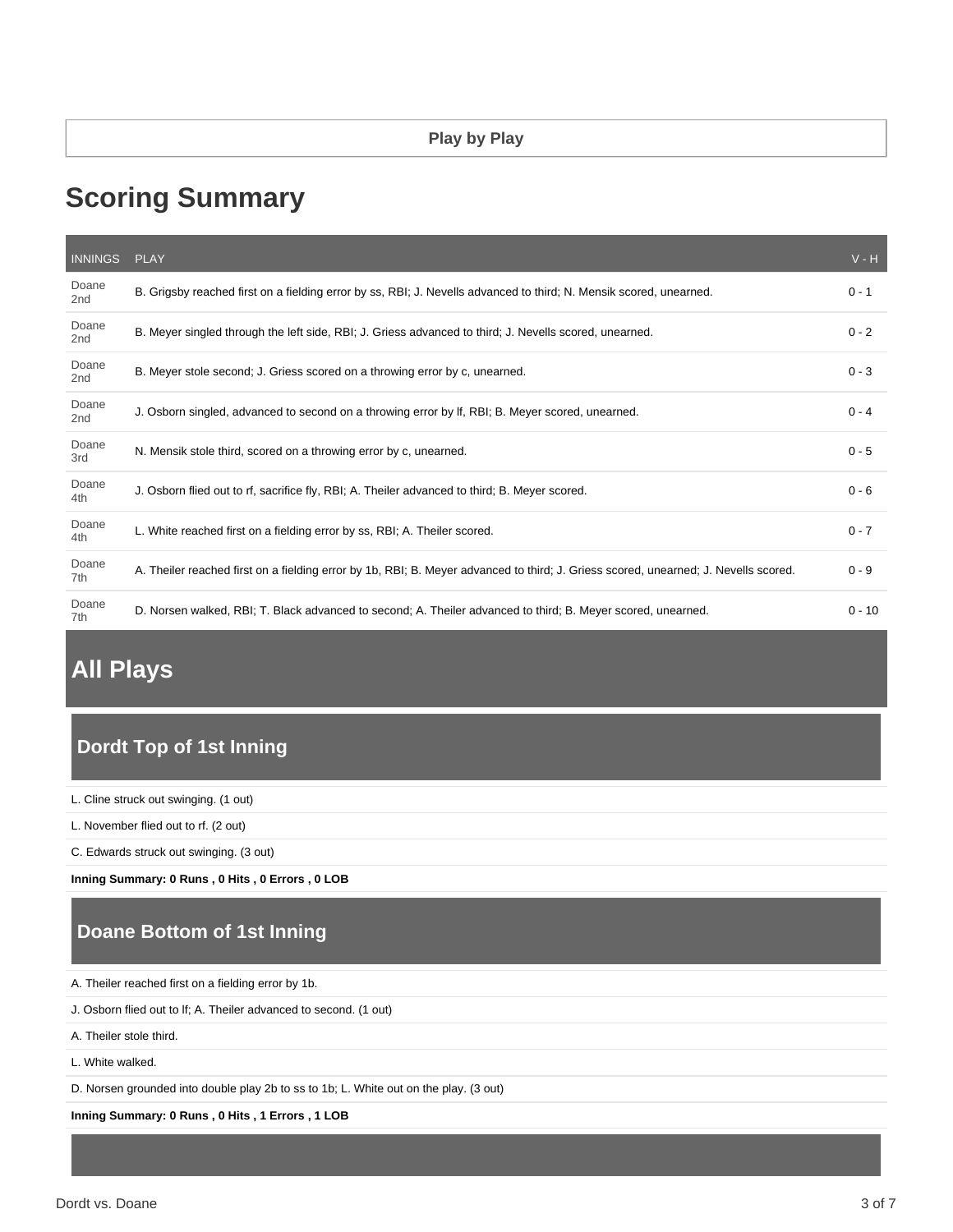### **Dordt Top of 2nd Inning**

A. Klinzing flied out to rf. (1 out)

D. Stanley walked.

A. Eshelman struck out swinging. (2 out)

C. Hollingsw struck out looking. (3 out)

**Inning Summary: 0 Runs , 0 Hits , 0 Errors , 1 LOB**

### **Doane Bottom of 2nd Inning**

N. Mensik reached first on a fielding error by 3b.

N. Mensik advanced to second on a wild pitch.

J. Nevells walked.

L. Lachance grounded out to 1b unassisted, SAC; J. Nevells advanced to second; N. Mensik advanced to third. (1 out)

**B. Grigsby reached first on a fielding error by ss, RBI; J. Nevells advanced to third; N. Mensik scored, unearned.**

J. Griess pinch ran for B. Grigsby.

J. Griess stole second.

**B. Meyer singled through the left side, RBI; J. Griess advanced to third; J. Nevells scored, unearned.**

**B. Meyer stole second; J. Griess scored on a throwing error by c, unearned.**

A. Theiler grounded out to 2b; B. Meyer advanced to third. (2 out)

**J. Osborn singled, advanced to second on a throwing error by lf, RBI; B. Meyer scored, unearned.**

L. White walked.

D. Norsen struck out swinging. (3 out)

**Inning Summary: 4 Runs , 2 Hits , 4 Errors , 2 LOB**

## **Dordt Top of 3rd Inning**

B. Grigsby to c for J. Griess.

O. Walczak struck out swinging. (1 out)

N. Christian grounded out to 3b. (2 out)

L. Cline grounded out to 3b. (3 out)

**Inning Summary: 0 Runs , 0 Hits , 0 Errors , 0 LOB**

## **Doane Bottom of 3rd Inning**

N. Mensik singled to left field.

N. Mensik stole second.

J. Nevells struck out swinging. (1 out)

L. Lachance flied out to cf. (2 out)

**N. Mensik stole third, scored on a throwing error by c, unearned.**

B. Grigsby grounded out to ss. (3 out)

**Inning Summary: 1 Runs , 1 Hits , 1 Errors , 0 LOB**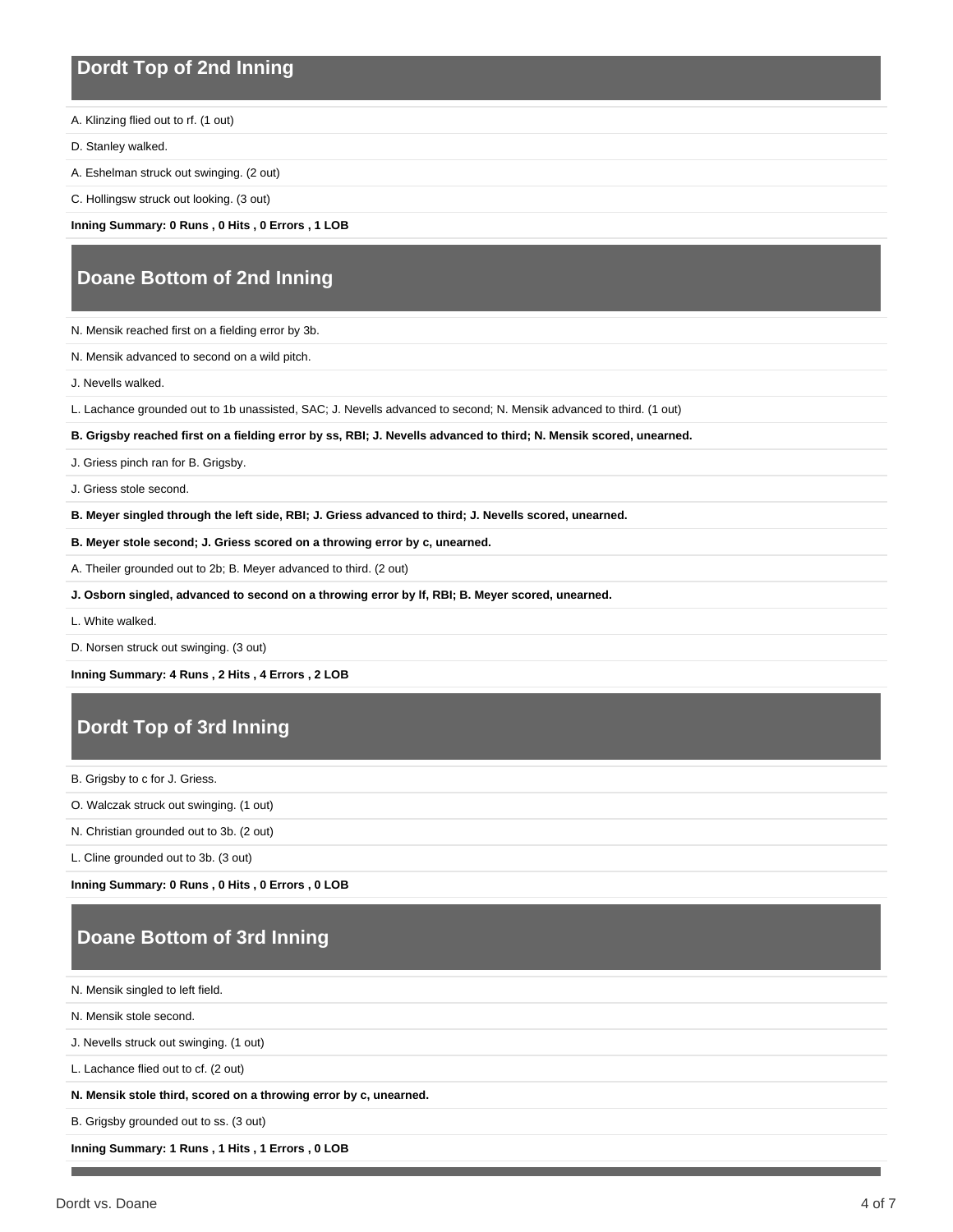### **Dordt Top of 4th Inning**

- L. November grounded out to 3b. (1 out)
- C. Edwards struck out swinging. (2 out)
- A. Klinzing singled to left center.
- A. Klinzing advanced to second on a wild pitch.
- D. Stanley struck out swinging. (3 out)

**Inning Summary: 0 Runs , 1 Hits , 0 Errors , 1 LOB**

### **Doane Bottom of 4th Inning**

B. Meyer walked.

- K. Fokkema to p for W. Hoekstra.
- B. Meyer stole second.
- A. Theiler singled to left field; B. Meyer advanced to third.
- A. Theiler stole second.
- **J. Osborn flied out to rf, sacrifice fly, RBI; A. Theiler advanced to third; B. Meyer scored.**
- **L. White reached first on a fielding error by ss, RBI; A. Theiler scored.**
- D. Norsen singled to left field; L. White advanced to second.
- N. Mensik flied out to cf. (2 out)
- J. Nevells walked; D. Norsen advanced to second; L. White advanced to third.

L. Lachance flied out to rf. (3 out)

**Inning Summary: 2 Runs , 2 Hits , 1 Errors , 3 LOB**

### **Dordt Top of 5th Inning**

A. Eshelman grounded out to p. (1 out)

C. Hollingsw struck out swinging. (2 out)

O. Walczak struck out looking. (3 out)

**Inning Summary: 0 Runs , 0 Hits , 0 Errors , 0 LOB**

### **Doane Bottom of 5th Inning**

- B. Grigsby reached first on a throwing error by 3b.
- J. Griess pinch ran for B. Grigsby.
- J. Griess out at second c to 2b, caught stealing. (1 out)
- B. Meyer flied out to rf. (2 out)
- A. Theiler grounded out to 1b unassisted. (3 out)

**Inning Summary: 0 Runs , 0 Hits , 1 Errors , 0 LOB**

### **Dordt Top of 6th Inning**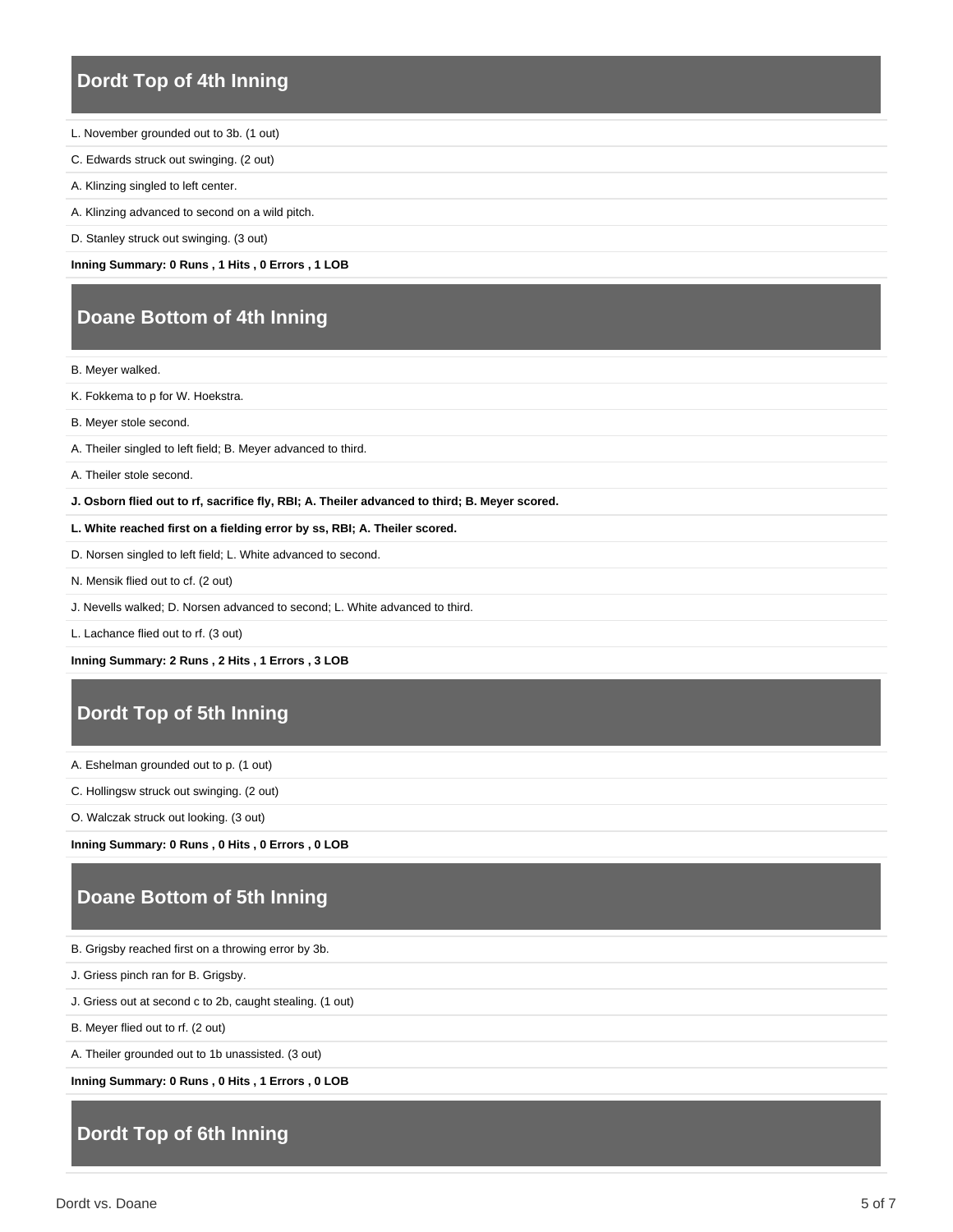- B. Grigsby to c for J. Griess.
- N. Christian grounded out to 1b unassisted. (1 out)
- L. Cline reached first on a throwing error by ss.

L. November lined into double play 3b to 1b; L. Cline out on the play. (3 out)

**Inning Summary: 0 Runs , 0 Hits , 1 Errors , 0 LOB**

### **Doane Bottom of 6th Inning**

L. Vries to 3b for C. Hollingsw.

J. Osborn struck out swinging. (1 out)

L. White walked.

- B. Toedtli pinch ran for L. White.
- D. Norsen struck out swinging. (2 out)
- B. Toedtli stole second, advanced to third on a throwing error by c.

N. Mensik flied out to cf. (3 out)

**Inning Summary: 0 Runs , 0 Hits , 1 Errors , 1 LOB**

### **Dordt Top of 7th Inning**

T. Black to lf for J. Osborn.

- C. Edwards grounded out to 3b. (1 out)
- A. Klinzing struck out swinging. (2 out)
- D. Stanley walked.
- A. Eshelman doubled to right field; D. Stanley advanced to third.
- L. Vries walked.

O. Walczak fouled out to 1b. (3 out)

**Inning Summary: 0 Runs , 1 Hits , 0 Errors , 3 LOB**

### **Doane Bottom of 7th Inning**

B. Spade to c for L. November.

J. Nevells walked.

J. Nevells stole second.

L. Lachance walked.

J. Molen to p for K. Fokkema.

B. Grigsby reached on a fielder's choice; L. Lachance out at second ss to 2b; J. Nevells advanced to third. (1 out)

J. Griess pinch ran for B. Grigsby.

B. Meyer hit by pitch; J. Griess advanced to second.

**A. Theiler reached first on a fielding error by 1b, RBI; B. Meyer advanced to third; J. Griess scored, unearned; J. Nevells scored.**

T. Black was intentionally walked; A. Theiler advanced to second.

J. Tillman pinch hit for B. Toedtli.

J. Tillman lined out to cf. (2 out)